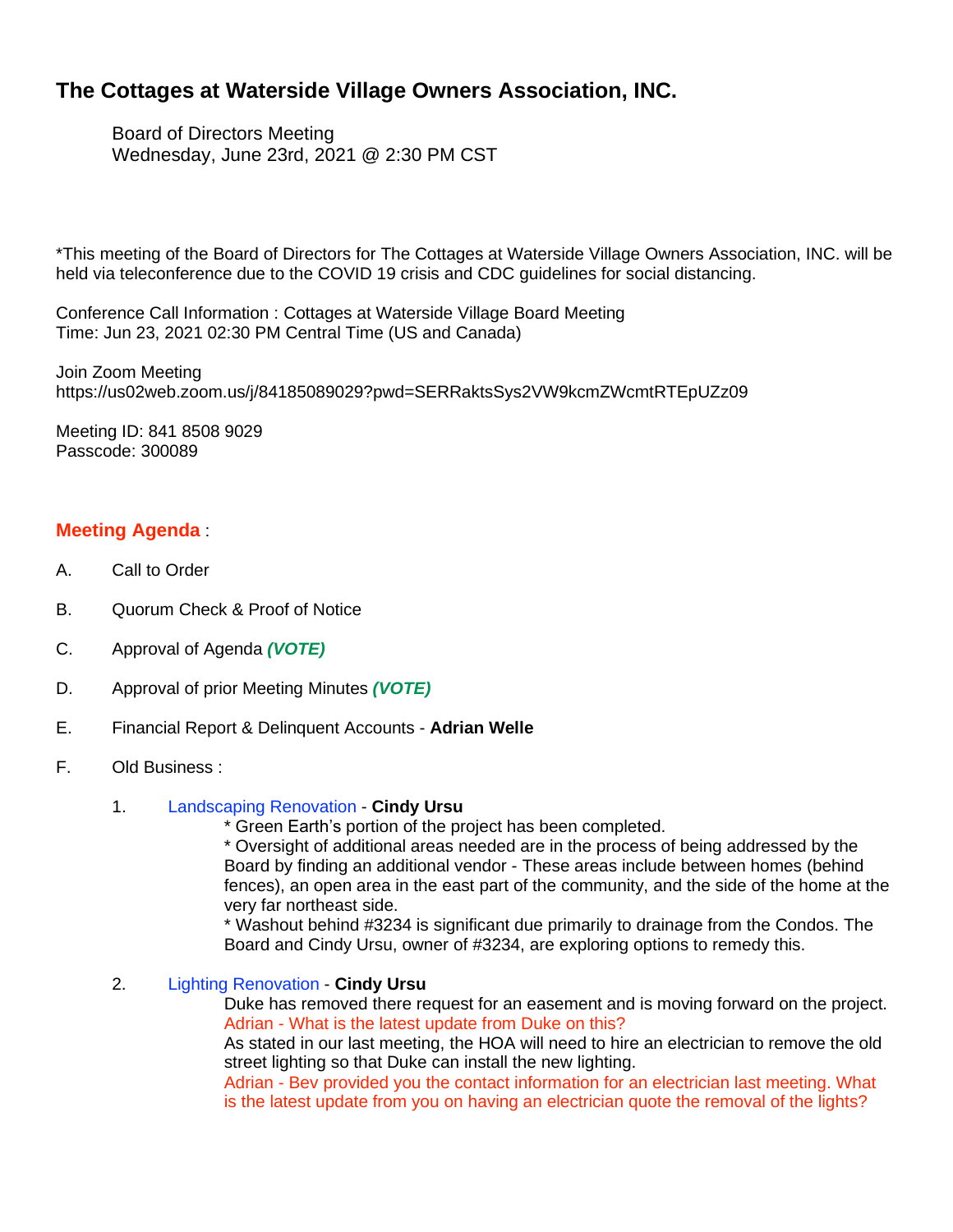## 3. Current Damaged Homes (Owner Updates) - **Cindy Ursu**

Each month we will discuss each home that still requires exterior repairs based on the ongoing inspections by Property Manager, Adrian Welle, as well as issues reported to the HOA by residents.

And we will get an update from each owner regarding their repairs.

Should progress toward repair not be made, the HOA Board will move towards punitive action.

Below are the outstanding repairs needed:

## **#3204 - Seasters LLC, AKA Amy Milton, Owner** :

Need House Numbers [Fire Code] & 3rd floor window needs repair.

**Last Update from Owner - (05/10/2021)** - We have contacted Panama City Glass for an estimate on the repair needed.

#### **#3208 - Ted Grauch, Owner :**

All repairs still needed. Wood pile against the home.

# Update from Owner?

# **#3210 - Darrell Hampton, Owner :**

Need House Numbers [Fire Code] & Roofing over garage.

Rusty mechanical part next to home.

#### Update from Owner? **#3216 - Dan & Jeri Clark, Owner :**

Need House Numbers [Fire Code], Paint & Garage door fixed.

**Last Update from Owner - (05/11/2021)** - Painting and all repairs will be completed by June 11th, 2021.

## **#3222 - Eugeniu Ursu Corp., AKA Cindy Ursu : COMPLETED**

Need garage door fixed.

# **#3224 - Fred Tanner, Owner :**

Need House Numbers [Fire Code]

**Last Update from Owner - (05/11/2021) -** Fred Tanner wrote via email that he will have his house numbers put on this weekend.

## **#3226 - R S Fowler Properties, Raye Fowler, Owner :**

All repairs still needed.

**Last Update from Owner - (05/13/2021) -** Roofer has been hired and owner is reaching out to contractors for estimates.

## **#3234 - Eugeniu Ursu Corp., AKA Cindy Ursu :**

Need garage door fixed and plastic on windows removed.

**Last Update from Owner - (06/18/2021)** - Waiting on Dave's Garage Doors (company) vendor for Cambek doors to return quote and schedule repair on the garage door. And the plastic on the windows has been re moved.

## 4. Mailbox Purchase - **Cindy Ursu**

The new mailbox has been installed, and keys have been distributed to all owners. The new mailbox is not yet operational because the post office has not installed their locks into the new box.

Adrian - Please give us an update on when this will be completed.

## 5. Monthly Lawn Maintenance - **Cindy Ursu**

Notification: The Board has hired CoastView Landscaping for monthly maintenance of all landscaping on property for the next year.

6. Sectional Boardwalk Replacement - **Cindy Ursu**